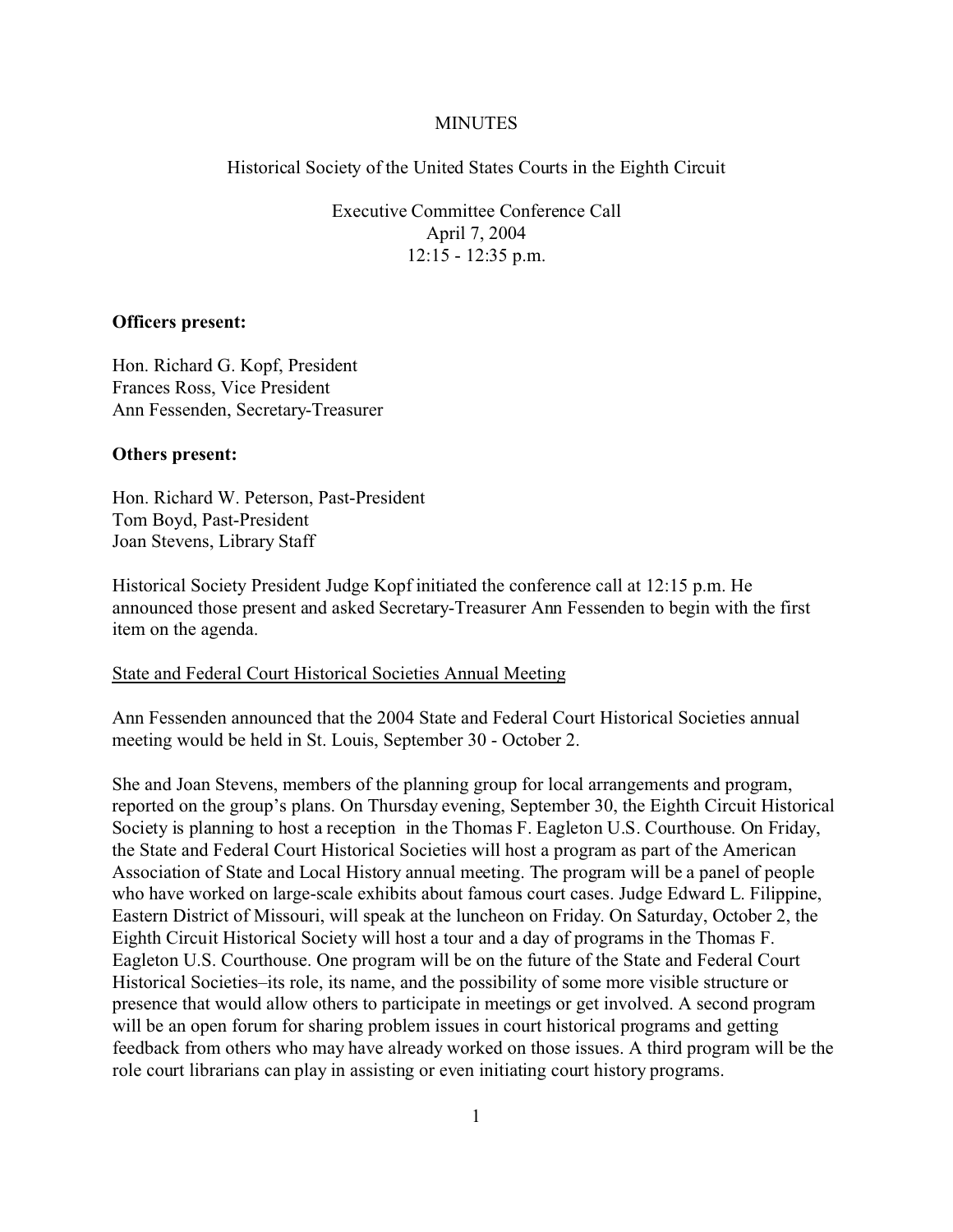Ms. Fessenden conveyed that funding would be needed for the meeting, as the State and Federal Court Historical Societies is not a formal organization and therefore, without funds. Money would be needed for food and the costs such as security and heating/cooling that would be incurred for keeping the Eagleton Courthouse open after hours. Tom Boyd reported that he was seeking support from the Armstrong Teasdale law firm in St. Louis, since Ann Buckley, a director for the Eastern District of Missouri branch, is an attorney there. Judge Kopf asked about the state of the Historical Societies' funds, and Ms. Fessenden reported that the parent Society had approximately \$2,700 total in savings and checking and the Court of Appeals branch had approximately \$1,800 total in savings and checking. She pointed out that the treasury didn't have money coming in but also very little going out. Judge Kopf moved that the Eighth Circuit Historical Society contribute \$500 to the costs associated with keeping the Eagleton Courthouse open, and Judge Peterson seconded the motion. The executive committee approved the motion.

Per Judge Kopf's request, Ms. Fessenden or Ms. Stevens will send the executive committee registration information for the meeting when it's available.

### Attorney Admission Fee Funding Implementation

In July, 2003, the Historical Society passed a resolution encouraging each court to annually contribute from its attorney admission fee fund, library fund, or federal practice fund such sum as may be deemed appropriate by the court to support the historical preservation efforts of the local branch. In an effort to implement this resolution, Judge Kopf will bring the issue up to the judges at the Eighth Circuit Judicial Conference in July. Judge Kopf added that to date, there have been no affirmative responses.

#### Annual Reminders

Ms. Fessenden reported it was time for the Society's annual reminder to the judges of the need to preserve and donate their chambers papers. Judge Kopf offered to email all the judges in the Circuit on this issue.

Ms. Fessenden reported that she and Ms. Stevens would notify the branches that their annual reports would be due to the parent Society by June 30.

## Meetings

Judge Kopf announced that the next board of directors meeting would likely be held in conjunction with the Judicial Conference in October, 2005, in Boulder, Colorado.

Judge Kopf then scheduled the next two executive committee meetings for Monday, August 2 and Monday, November 8, both at 12:15. The August  $2<sup>nd</sup>$  call will allow the Judge to report on the July Circuit Judicial Conference and Ms. Fessenden to report on the plans for the State and Federal Court Historical Societies meeting coming up in September. The November 8<sup>th</sup> call will fall 11 months before the Judicial Conference in October, 2005, so the executive committee can